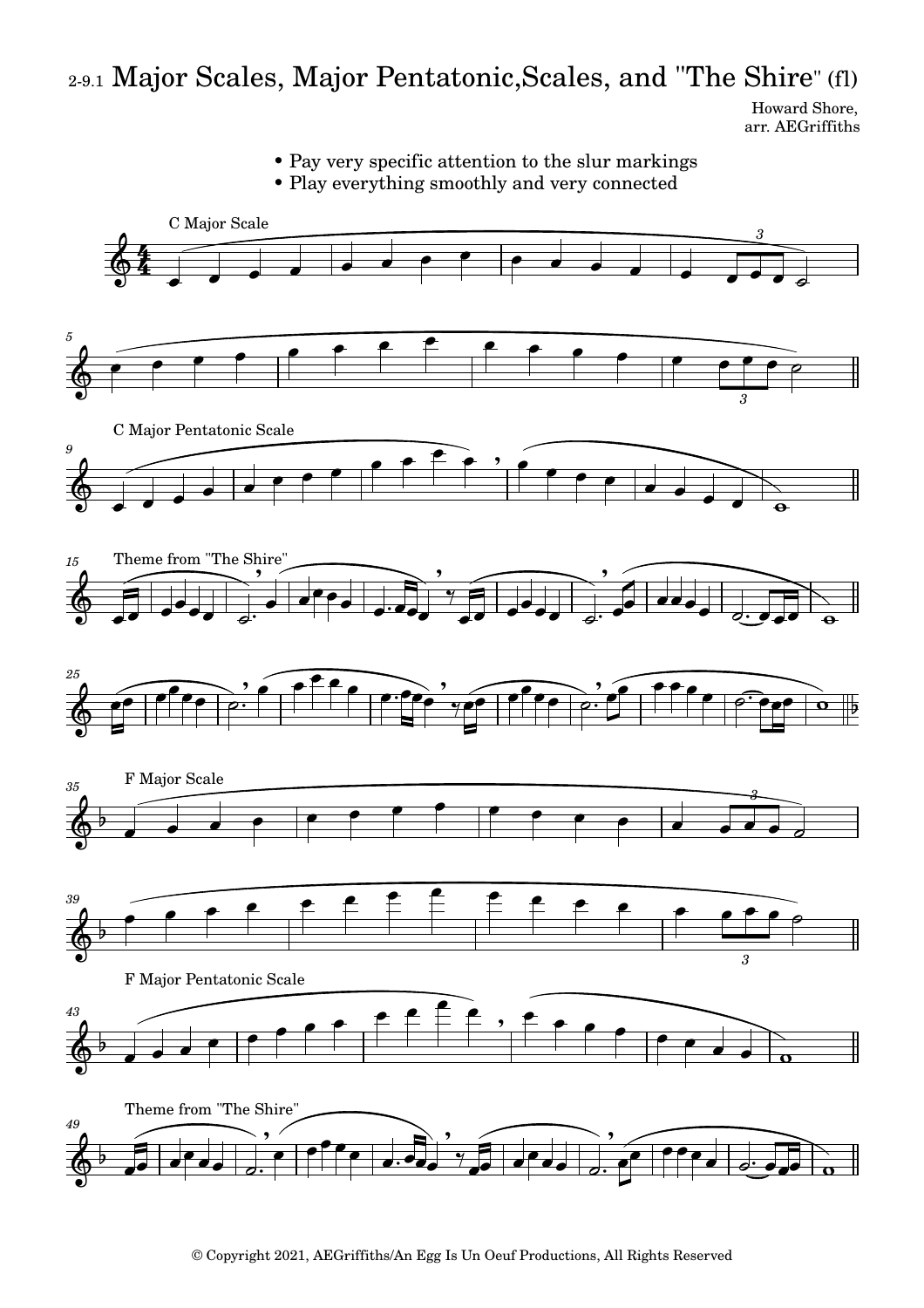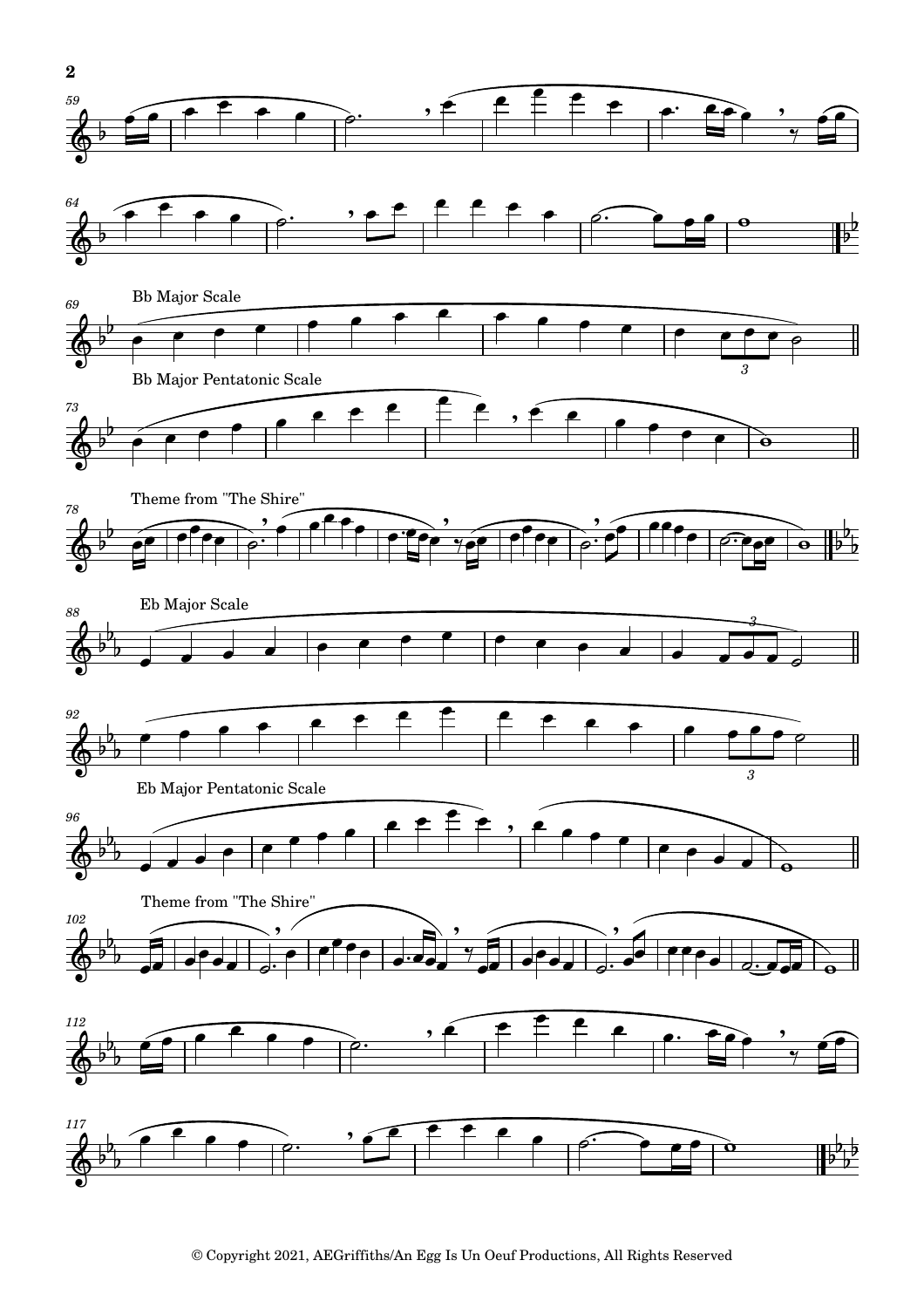

<sup>©</sup> Copyright 2021, AEGriffiths/An Egg Is Un Oeuf Productions, All Rights Reserved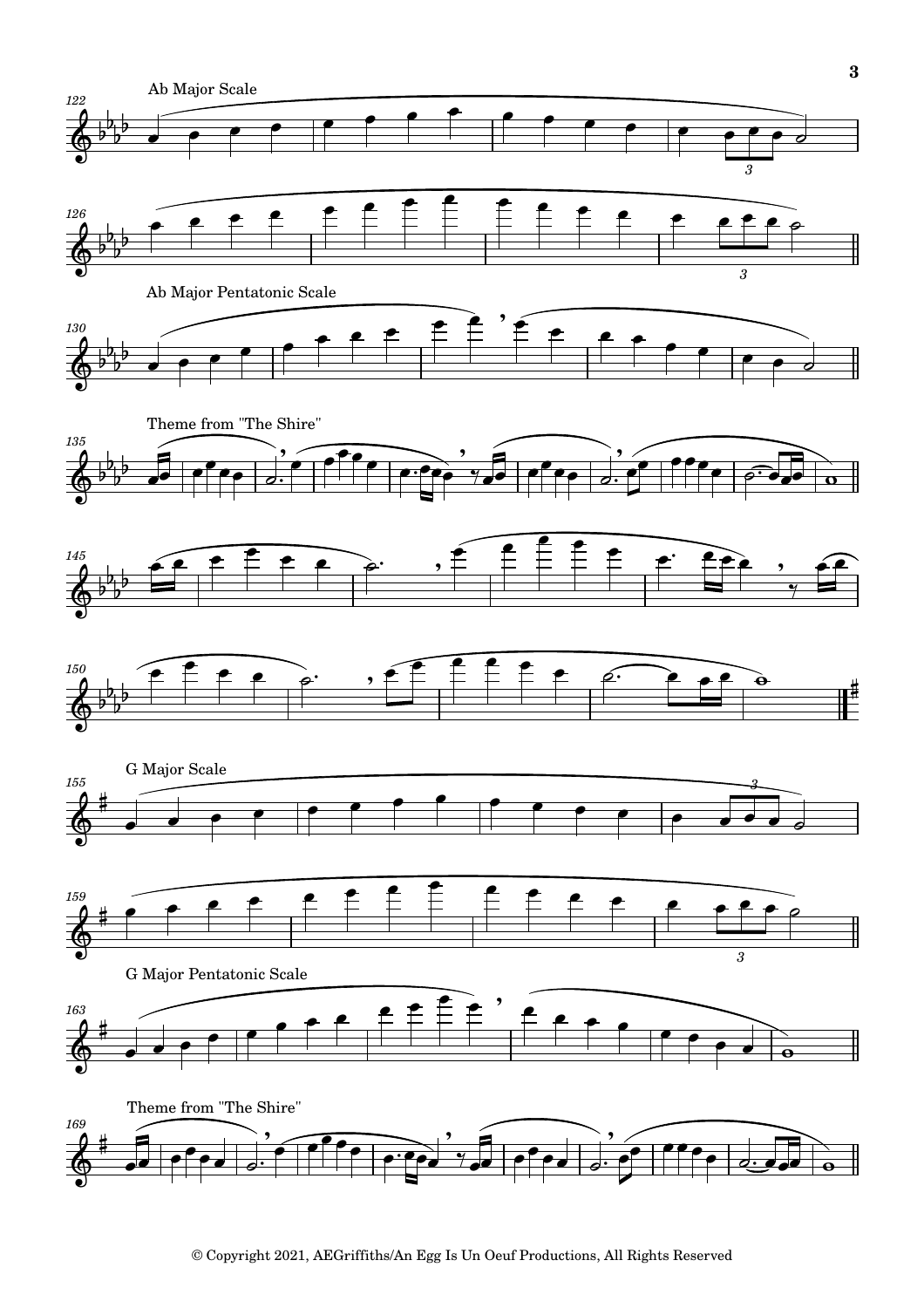

<sup>©</sup> Copyright 2021, AEGriffiths/An Egg Is Un Oeuf Productions, All Rights Reserved